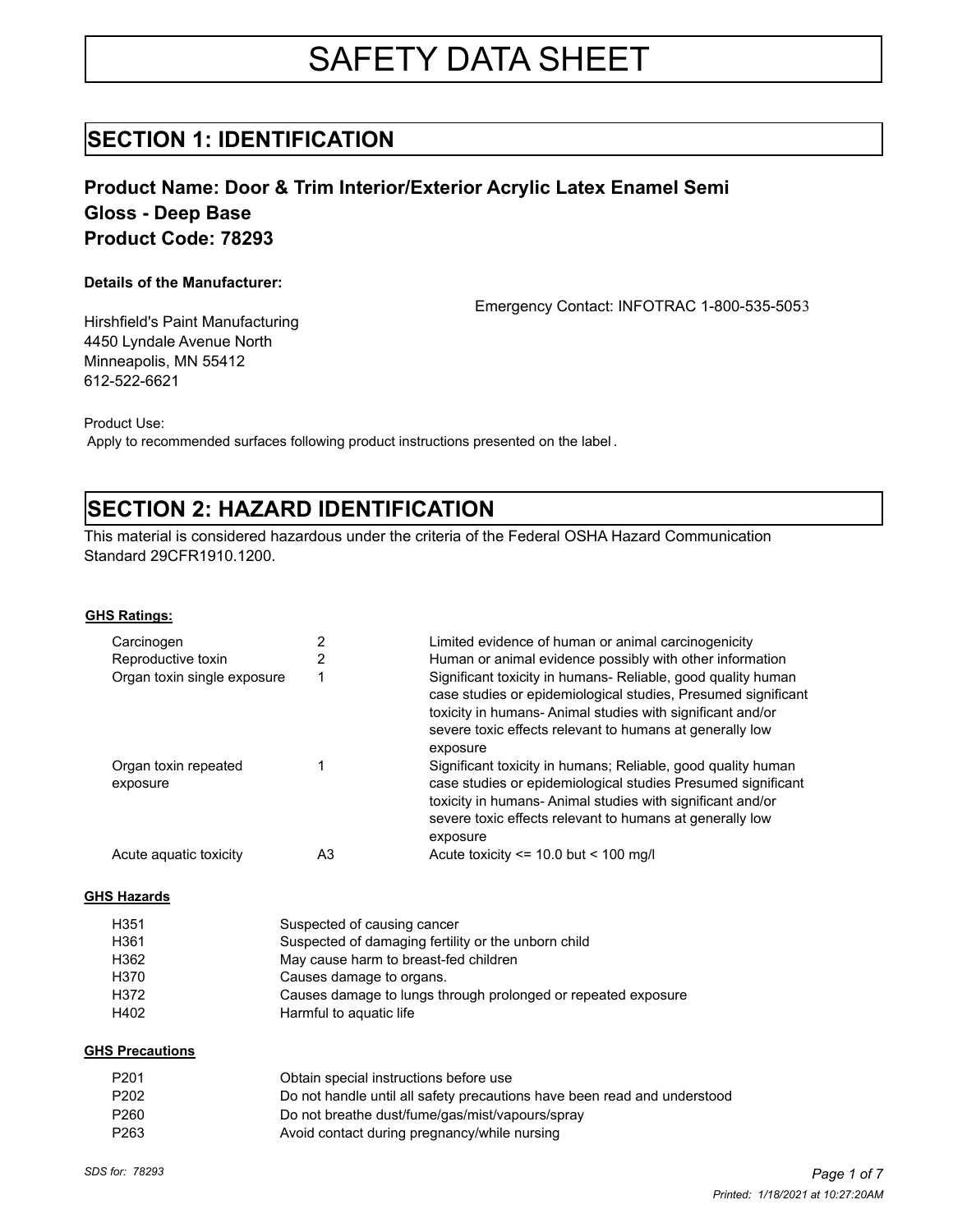| P <sub>264</sub> | Wash affected areas thoroughly after handling                                     |
|------------------|-----------------------------------------------------------------------------------|
| P <sub>270</sub> | Do not eat, drink or smoke when using this product                                |
| P273             | Avoid release to the environment                                                  |
| P <sub>281</sub> | Use personal protective equipment as required                                     |
| P314             | Get Medical advice/attention if you feel unwell                                   |
| P321             | Remove to fresh air if inhaled.                                                   |
| P307+P311        | IF exposed: Call a POISON CENTER or doctor/physician                              |
| P308+P313        | IF exposed or concerned: Get medical advice/attention                             |
| P405             | Store locked up                                                                   |
| P <sub>501</sub> | Dispose of contents/container according to local, state, and federal regulations. |

### **Signal Word: Danger**



## **SECTION 3: COMPOSITION/INFORMATION ON INGREDIENTS**

| <b>Chemical Name</b>                            | <b>CAS</b> number | <b>Weight Concentration %</b> |
|-------------------------------------------------|-------------------|-------------------------------|
| lTitanium dioxide                               | 13463-67-7        | $5.00\% - 10.00\%$            |
| 2,2,4-Trimethyl-1,3-pentanediol monoisobutyrate | 25265-77-4        | $1.00\%$ - $5.00\%$           |
| 1,2-Propylene glycol                            | 57-55-6           | $1.00\%$ - $5.00\%$           |

Any concentration shown as a range is to protect confidentiality or is due to batch variation.

## **SECTION 4: FIRST-AID MEASURES**

**If Inhaled**: Move person to fresh air.

**If in eyes**: Rinse cautiously with water for several minutes. Remove contact lenses, if present and easy to do. Continue rinsing. If eye irritation persists: get medical advice.

**If on skin:** Wash with plenty of soap and water. **If ingested:** Rinse Mouth. Seek medical attention. **Notes to physician:** No further relevant information available.

### **SECTION 5: FIRE-FIGHTING MEASURES**

Flash Point: N/A LEL: N/A UEL: N/A

**Extinguishing Media:** Water spray jet, extinguishing powder, CO2, foam.

**Hazardous combustion products:** Carbon monoxide, carbon dioxide, nitrogen oxides (NOx), sulphur dioxide (SO2).

**Protective equipment:** Wear protective clothing and self-contained respiratory protective device (SCBA).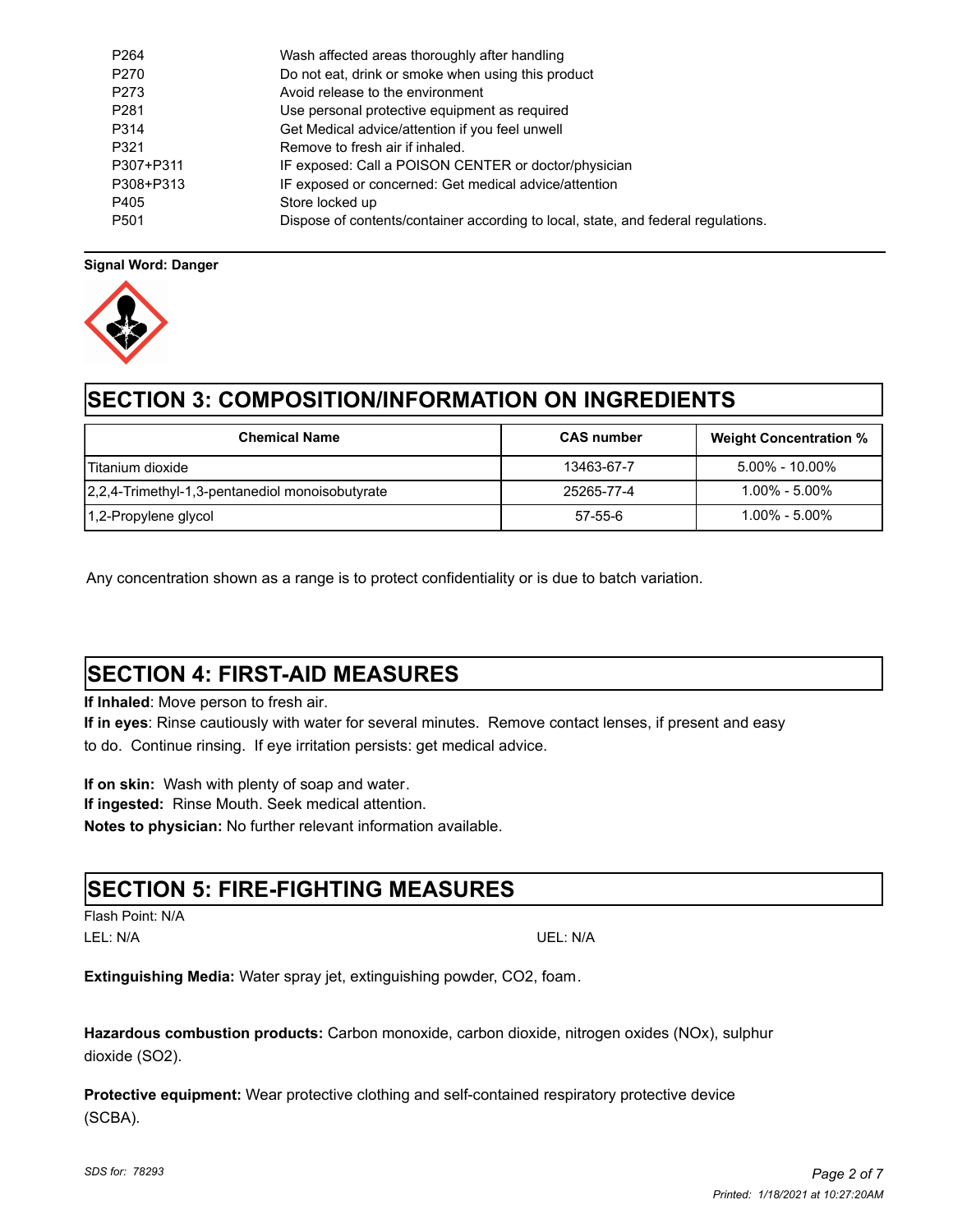## **SECTION 6: ACCIDENTAL RELEASE MEASURES**

**Personal precautions, protective equipment, and emergency procedures:** 

Wear protective clothing including safety glasses/eye shields. Keep unprotected people away.

**Environmental precautions:** Contain all spills.Keep out of sewer, streams, lakes, and other groundwaters.

**Methods and material for containment and cleaning up:** Contain all spills. Solidify with absorbent materials such as diatomaceous earth, clay, or vermiculite. Collect into suitable containers and dispose of properly. See Section 13: Disposal considerations.

## **SECTION 7: HANDLING AND STORAGE**

**Precautions for safe handling:** Use appropriate personal protective equipment. See Section 8: Exposure controls/personal protection. If contacted on skin, wash affected area.

**Conditions for safe storage:** Keep container tightly closed when not in use. Keep from freezing. Store upright in original container protected from sunlight. Store locked up.

## **SECTION 8: EXPOSURE CONTROLS/PERSONAL PROTECTION**

| <b>Chemical Name / CAS No.</b>                                           | <b>OSHA Exposure Limits</b> | <b>ACGIH Exposure Limits</b> | <b>Other Exposure Limits</b>                                                                                       |
|--------------------------------------------------------------------------|-----------------------------|------------------------------|--------------------------------------------------------------------------------------------------------------------|
| Titanium dioxide<br>13463-67-7                                           | 15 mg/m3 TWA (total dust)   | 10 mg/m3 TWA                 | NIOSH: 2.4 mg/m3<br>TWA (CIB 63, fine); 0.3<br>mg/m3 TWA (CIB 63,<br>ultrafine, including<br>engineered nanoscale) |
| $ 2,2,4$ -Trimethyl-1,3-<br>pentanediol<br>monoisobutyrate<br>25265-77-4 | Not Established             | Not Established              | Not Established                                                                                                    |
| 1,2-Propylene glycol<br>157-55-6                                         | Not Established             | Not Established              | Not Established                                                                                                    |

**Appropriate engineering controls:** Use local exhaust ventilation when product is used in a confined area to keep worker exposure below regulatory limits.

**Respiratory protection:** If local exhaust or other engineering controls are not used, use a properly fitted NIOSH approved mask.

**Eye/face protection:** Wear safety glasses with side shields.

**Skin protection:** Use protective clothing chemically resistant to this material.

**Hand protection:** Use gloves chemically resistant to the product when prolonged or frequent repeated contact could occur. Examples of preferred glove materials include: Natural rubber ("latex"), neoprene,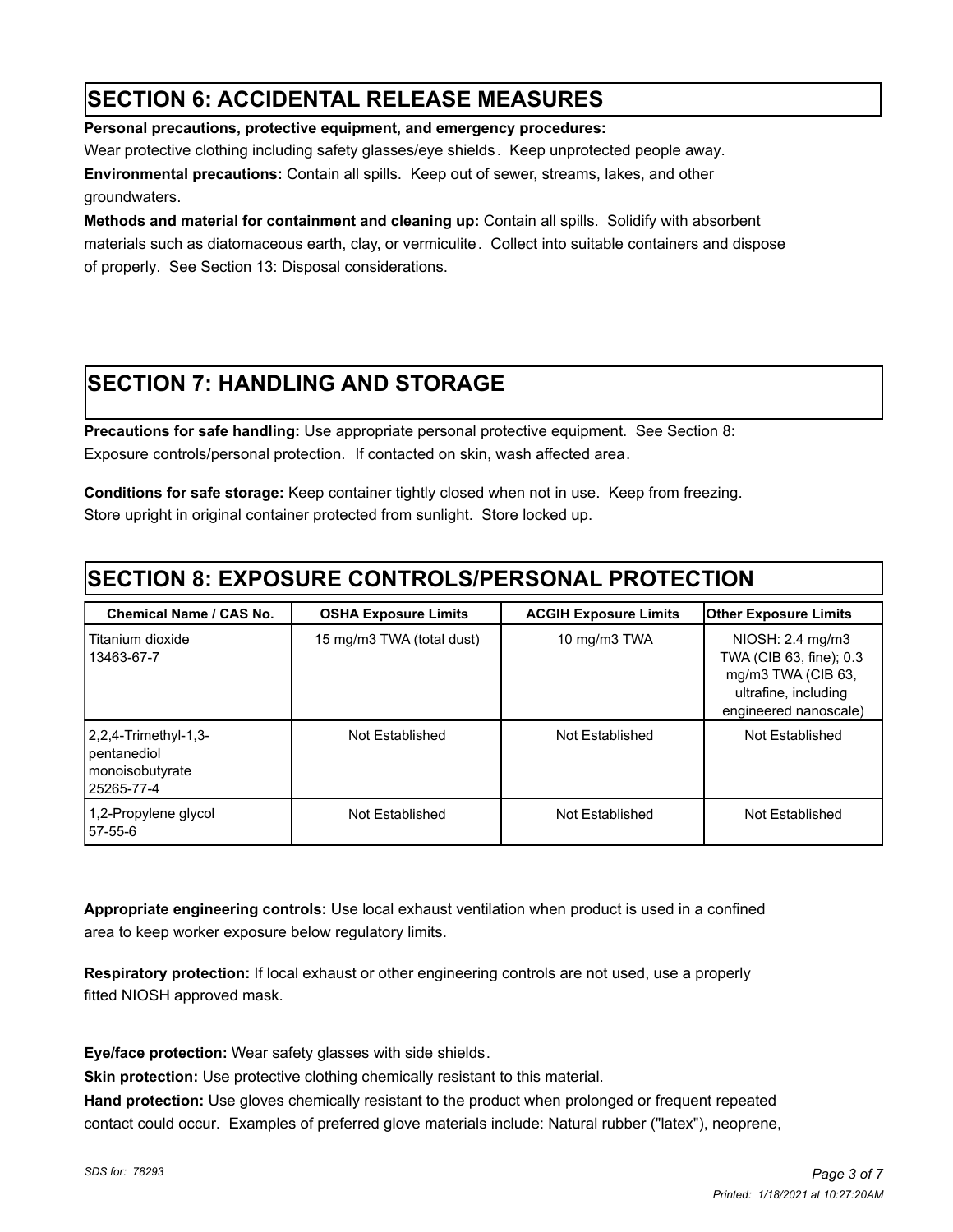nitrile/butadiene rubber ("nitrile" or "NBR"), polyethylene, ethyl vinyl alcohol laminate ("EVAL"), polyvinyl chloride ("PVC" or "vinyl"). The selection of a specific glove should also take into account other work to be performed with the glove, potential body reactions to glove material, and specifications/instructions by the glove manufacturer.

**Contaminated gear:** Wash contaminated gear before re-use.

## **SECTION 9: PHYSICAL AND CHEMICAL PROPERTIES**

**Odor threshold:** no data available **pH** 8.5

**Appearance:** White Liquid **Constanting Latex Odor:** Slight Latex **Density:** 1.11 **Evaporation rate:** <1.00, water **Melting point:** 0°C (32°F) water **Freezing point:** 100°C (212°F) water **Vapor Density:** no data available **Vapor Pressure:** no data available **Solubility:** no data available **Boiling range:** no data available **Flash point:** None Detected **Flammability:** no data available **Explosive Limits:** no data available **Partition coefficient (n-** no data available **octanol/water): Autoignition temperature:** no data available **Decomposition temperature:** no data available Grams VOC less water: no data available **Kinematic Viscosity (25°C, >0.0002** m2/sec **77°F)**

## **SECTION 10: STABILITY AND REACTIVITY**

### **Reactivity**

Not reactive under recommended conditions of storage and handling.

### **Chemical stability**

Stable under normal ambient temperature and conditions while in storage and being handled.

**Possibility of hazardous reactions:** None known. Product will not undergo hazardous polymerization.

**Conditions to avoid:** Keep away from oxidizing agents, strong acids and bases. Excessive heat may cause the container to rupture.

**Hazardous decomposition materials:** Thermal decomposition may yield monomers, carbon monoxide, carbon dioxide, nitrogen oxides (NOx), and sulphur dioxide (SO2).

## **SECTION 11: TOXICOLOGICAL INFORMATION**

*Toxicological information on the components of this product appears in this section when such data is available.*

### **Mixture Toxicity**

Inhalation Toxicity LC50: 50mg/L

#### **Component Toxicity**

| 13463-67-7 | Titanium dioxide<br>Inhalation LC50: 7 mg/L (Rat)                                                             |
|------------|---------------------------------------------------------------------------------------------------------------|
| 25265-77-4 | 2,2,4-Trimethyl-1,3-pentanediol monoisobutyrate<br>Oral LD50: 3,200 mg/kg (Rat) Inhalation LC50: 4 mg/L (Rat) |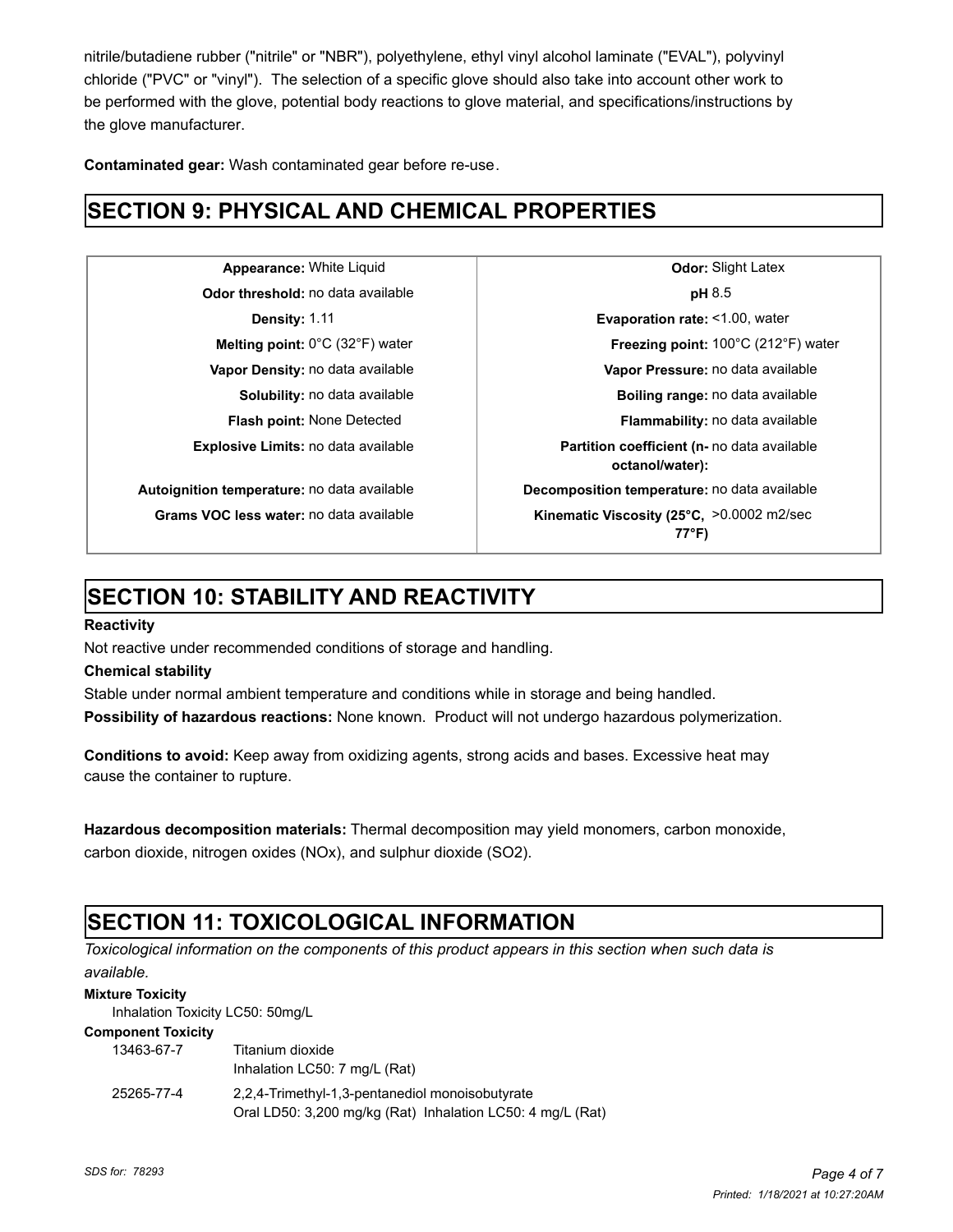57-55-6 1,2-Propylene glycol Oral LD50: 20 g/kg (Rat)

### **Likely routes of exposure and effects of that exposure**

**Inhalation:** No data available. **Ingestion:** No data available. **Skin contact:** No data available. **Eye contact:** No data available.

**Specific Target Organ Toxicity (STOT)-single exposure:** No data available. Based on ingredients and their concentrations in the product, the product is classified as 1 for STOT- single exposure . Significant toxicity in humans.

**Specific Target Organ Toxicity (STOT)-repeated exposure:** No data available. Based on ingredients and their concentrations in the product, the product is classified as Category 1: causes damage to lungs through prolonged or repeated exposure.

respiratory system

**Carcinogenicity:** No data available. Based on ingredients and their concentrations in the product, the product is classified as Category 2: suspected to cause cancer.

| <b>CAS Number</b> | Description      | % Weight    | Carcinogen Rating                  |
|-------------------|------------------|-------------|------------------------------------|
| 13463-67-7        | Titanium dioxide | $5\%$ - 10% | Titanium dioxide: NIOSH: potential |
|                   |                  |             | occupational carcinogen            |
|                   |                  |             | IARC: Possible human carcinogen    |

OSHA: listed

**Acute toxicity:** No data available.

**Germ Cell Mutagenicity:** No data available. Based on ingredients and their concentrations in the product, the product is not classified as mutagenic.

**Reproductive Toxicity:** No data available. Based on ingredients and their concentrations in the product, the product is classified as Category 2: suspected to cause effects on human reproduction or on development.

## **SECTION 12: ECOLOGICAL INFORMATION**

*Ecotoxicological information on this product or its components appears in this section when such data is available.*

**Toxicity:** No data available.

**Persistence and degradability:** No data available.

**Bioaccumulative potential:** No data available.

**Mobility in soil:** No data available.

**Other adverse effects:** No data available.

### **Component Ecotoxicity**

2,2,4-Trimethyl-1,3-pentanediol monoisobutyrate

LC50 96 h Pimephales promelas 30 mg/L EC50 72 h Pseudokirchneriella subcapitata 18.4 mg/L (IUCLID)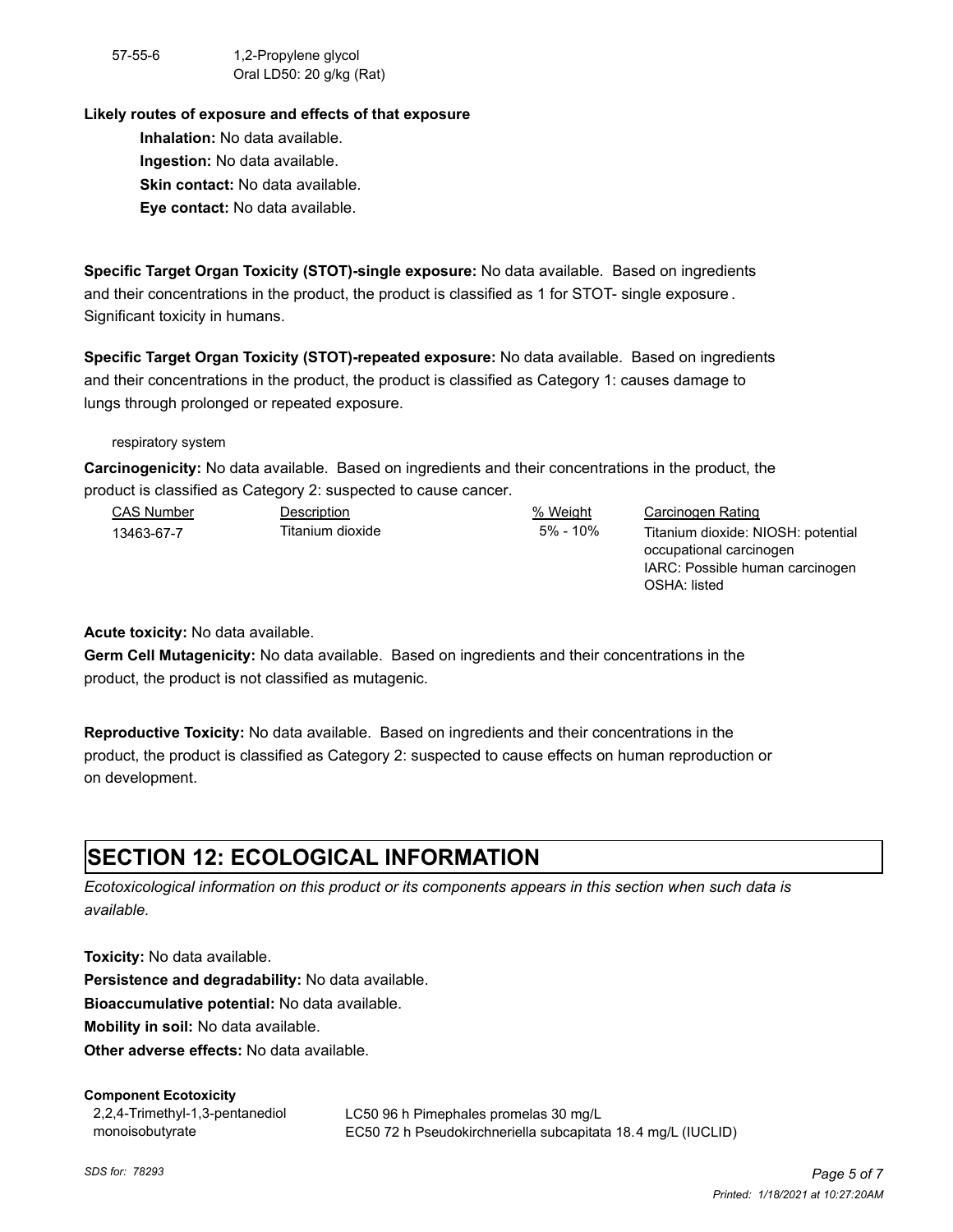1,2-Propylene glycol LC50 96 h Oncorhynchus mykiss 51600 mg/L (IUCLID); LC50 96 h Oncorhynchus mykiss 41 - 47 mL/L (EPA); LC50 96 h Pimephales promelas 51400 mg/L (IUCLID); LC50 96 h Pimephales promelas 710 mg/L (EPA) EC50 48 h Daphnia magna >1000 mg/L [Static] (EPA) EC50 96 h Pseudokirchneriella subcapitata 19000 mg/L (IUCLID)

## **SECTION 13: DISPOSAL CONSIDERATIONS**

**Disposal methods**: DO NOT DUMP IN ANY SEWERS, ON THE GROUND, OR INTO ANY BODY OF

WATER. All disposal practices must be in compliance with all Federal, State, and local laws and regulations. Wear proper protective equipment. See Section 8: Exposure controls/personal protection.

## **SECTION 14: TRANSPORT INFORMATION**

**DOT Classification:** Not classified

**UN proper shipping name:** Not regulated

**UN Code:** Not regulated.

**UN Transport hazard class:** Not classified

**Packing group number:** Not regulated

## **SECTION 15: REGULATORY INFORMATION**

**Superfund Amendments and Reauthorization Act of 1986 Title III (Emergency Planning and Community Right-to Know Act of 1986,) Sections 313 (SARA 313):** 

**Components:** none

**TSCA Inventory (TSCA):** All components of this product are in compliance with the inventory listing requirements of the U.S. Toxic Substances Control Act (TSCA) Chemical Substance Inventory.

state of California...

13463-67-7 Titanium dioxide 5 - 10% cancer

| <b>Chemical Name</b>                            | <b>CAS number</b> | <b>RECRA RQ</b> |
|-------------------------------------------------|-------------------|-----------------|
| Titanium dioxide                                | 13463-67-7        | 0.00            |
| 2,2,4-Trimethyl-1,3-pentanediol monoisobutyrate | 25265-77-4        | 0.00            |
| 1,2-Propylene glycol                            | $57 - 55 - 6$     | 0.00            |

## **Section 16 - Other Information**